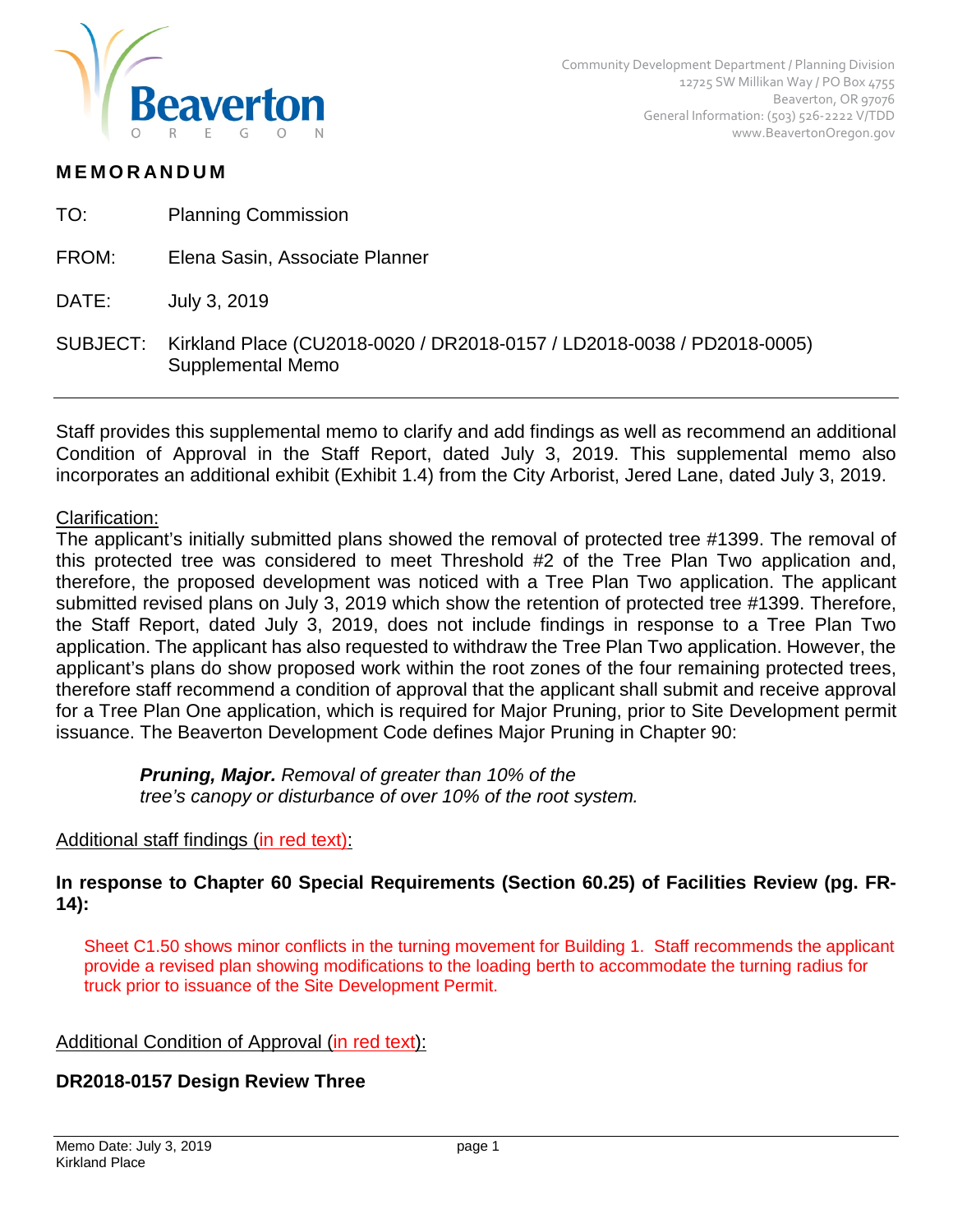**B**. **Prior to any site work commencing and issuance of the site development permit, the applicant shall:**

62. Provide a revised site plan showing the loading area for Building 1 has been revised to accommodate the turning radius for truck using either loading berths.

## **Additional Exhibit:**

Exhibit 1.4 Email from City Arborist Jered Lane, dated July 3, 2019